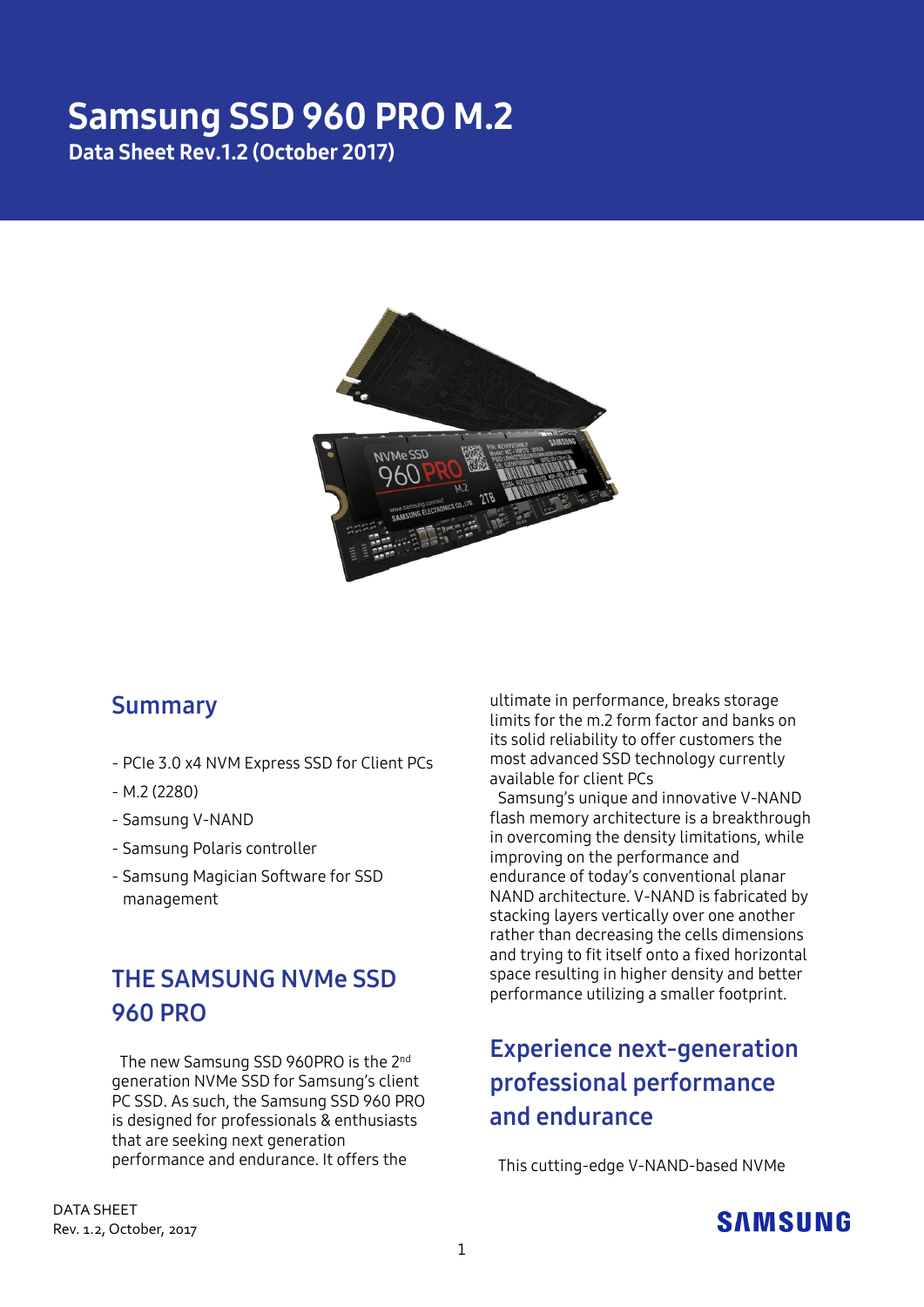SSD supports PCI Express® Gen 3 x4 lanes, providing a higher bandwidth and lower latency to process even more massive amounts of data than our previousgeneration NVMe SSD.

Building on the PCIe Gen. 3.0 x 4 lane interface and support of the NVMe 1.2 protocol, the 960PRO, in combination with our advanced 3rd generation V-NAND and newly developed Polaris controller is able to offer sequential read performance of 3,500MB/s and sequential write speeds of 2,100MB/s. The 960PRO achieves random performance of up to 440,000IOPS and 360,000IOPS for read and write operations respectively for industry leading performance across key metrics.

### **Breaking storage limits**

Thanks to our advanced packaging technology, the use of a four-landing-design and the integration of the DRAM and Polaris Controller in a Package-on-Package solution the 960PRO becomes the world's first client PC SSD in the standard 2280 m.2 form factor to be able to pack 2TB of capacity. For greater consumer choice, the 960PRO will also be available in 1TB and 512GB versions

### **Bank on solid reliability**

The 960 PRO, thanks to the use of our 3rd generation V-NAND Flash technology, offers users not only improved performance and higher density, but also solid reliability.

The 960 PRO's improved thermal solutions, advanced hardware encryption and enhanced endurance enable users to confidently entrust their data to their SSD

#### **Improved thermal solutions**

In most cases of data transfers, heavy workloads can induce heat and result in high temperatures. Once temperatures reach a threshold, memory performance may be adversely affected. As the leader in SSD memory solutions, the 960 PRO adopts a new heat spreader for dissipating heat more efficiently during heavy workload use. It achieves this by integrating a thin copper film and because copper is a great heat conductor it helps to shed heat faster than would be possible without the label. Furthermore, the new 4 landing design also improves thermal characteristics, as it can reduce heat generation per unit area.

#### **Advanced data encryption**

The 960 PRO provides the same data encryption features as other Samsung SATA SSDs. Self-Encrypting Drive (SED) security technology will help keep data safe at all times. It includes an AES 256-bit hardwarebased encryption engine to ensure that your personal files remain secure. Being hardware-based, the encryption engine secures your data without performance degradation that you may experience with a software-based encryption. Also, the 960PRO is compliant with advanced security management solutions (TCG Opal and Encrypted Drive - IEEE1667).

#### **Enhanced endurance**

When users spend money on an SSD, first of all, they consider value for money and want an SSD that will last. Starting with the 850 PRO, Samsung's 1st V-NAND SATA SSD, Samsung's V-NAND changed the paradigm. Now in its 3rd generation, the 960 PRO boasts Total Bytes Written of up to 1.2 Petabytes for the 2TB model.

## SAMSUNG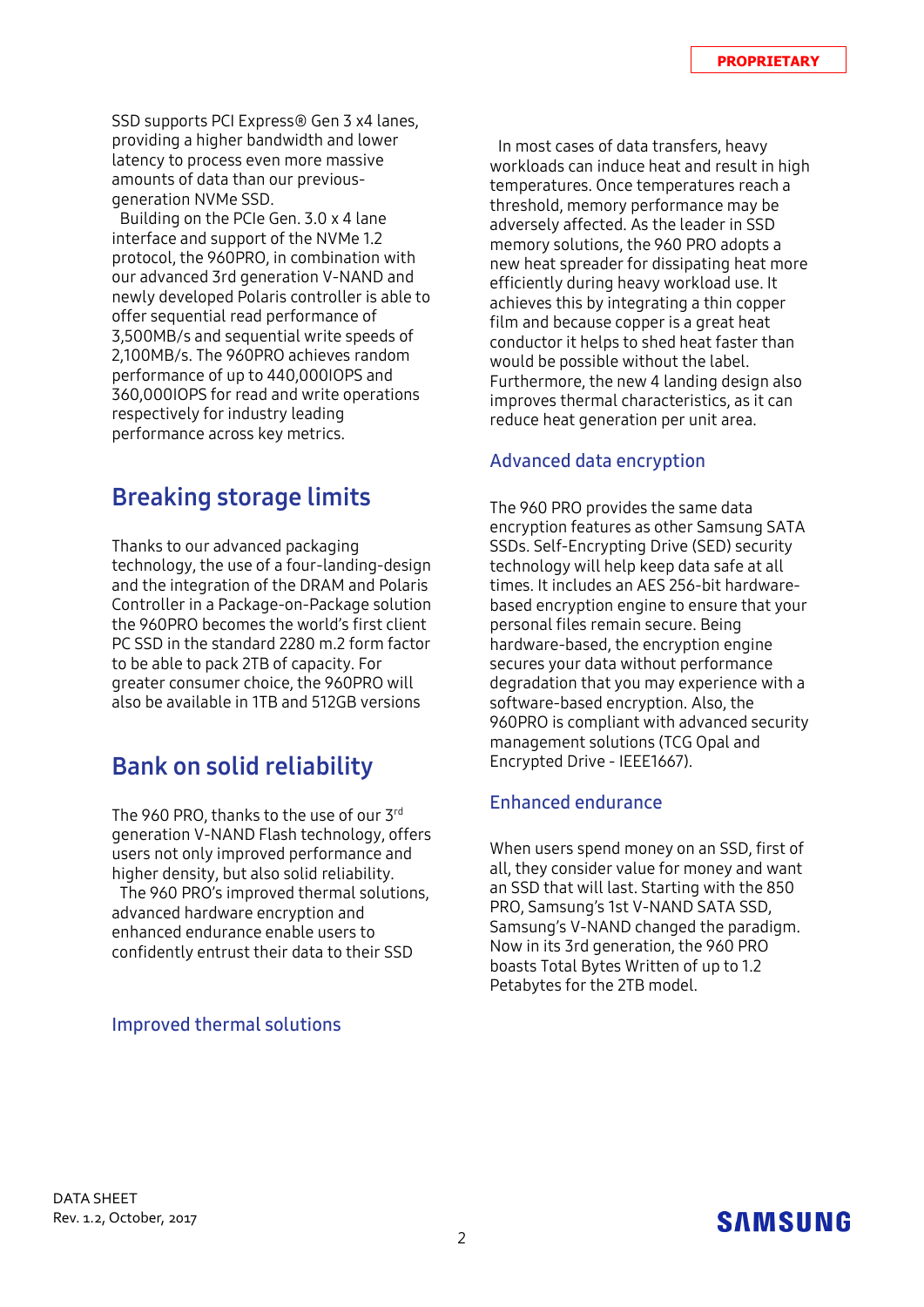### Technical Specifications

| Samsung SSD 960 PRO           |                                                                           |            |                                                             |                  |                  |  |  |
|-------------------------------|---------------------------------------------------------------------------|------------|-------------------------------------------------------------|------------------|------------------|--|--|
| <b>Usage Application</b>      | Client PCs                                                                |            |                                                             |                  |                  |  |  |
| Interface                     | PCIe Gen 3.0 x4, NVMe 1.2                                                 |            |                                                             |                  |                  |  |  |
|                               | Capacity                                                                  |            | $512GB$ <sup>+</sup>                                        | $1TB(1,024GB^+)$ | $2TB(2,048GB^+)$ |  |  |
|                               | Controller                                                                |            | Samsung Polaris Controller                                  |                  |                  |  |  |
| Hardware                      | <b>NAND Flash Memory</b>                                                  |            | Samsung V-NAND Flash memory                                 |                  |                  |  |  |
| Information                   | <b>DRAM Cache Memory</b>                                                  |            | 512MB LP DDR3                                               | 1GB LP DDR3      | 2GB LP DDR3      |  |  |
|                               | Dimension                                                                 |            | Max 80.15 x Max 22.15 x Max.2.38 (mm)                       |                  |                  |  |  |
|                               | Form-Factor                                                               |            | $M.2(2280)^{+1}$                                            |                  |                  |  |  |
| Performance*<br>(Up to.)      | Sequential Read                                                           |            | 3,500MB/s                                                   |                  |                  |  |  |
|                               | <b>Sequential Write</b>                                                   |            | 2,100MB/s                                                   |                  |                  |  |  |
|                               | QD1                                                                       | Ran. Read  | 14,000 IOPS                                                 |                  |                  |  |  |
|                               | Thread 1                                                                  | Ran. Write | 50,000 IOPS                                                 |                  |                  |  |  |
|                               | $QD$ 32                                                                   | Ran. Read  | 330,000 IOPS                                                | 440,000 IOPS     | 440,000 IOPS     |  |  |
|                               | Thread 4                                                                  | Ran. Write | 330,000 IOPS                                                | 360,000 IOPS     | 360,000 IOPS     |  |  |
|                               | Idle                                                                      |            | Typ. 40mW                                                   |                  |                  |  |  |
| Power                         | Active                                                                    | Read       | Typ. 5.1W                                                   | Typ. 5.3W        | Typ. 5.8W        |  |  |
| Consumption**                 | (AVG.)                                                                    | Write      | Typ. 4.7W                                                   | <b>Typ. 5.2W</b> | Typ. 5.2W        |  |  |
|                               | <b>DEVSLP</b>                                                             | L1.2 mode  | Typ. 5mW                                                    | Typ. 5mW         | Typ. 8mW         |  |  |
| <b>Data Security</b>          | AES 256-bit for User Data Encryption, TCG/Opal, Encrypted Drive(IEEE1667) |            |                                                             |                  |                  |  |  |
| Supporting<br><b>Features</b> | TRIM(Required OS support), Garbage Collection, S.M.A.R.T                  |            |                                                             |                  |                  |  |  |
| Temperature                   | Operating                                                                 |            | 0°C to 70°C                                                 |                  |                  |  |  |
|                               | Non-Operating                                                             |            | (Measured by SMART Temperature. Proper airflow recommended) |                  |                  |  |  |
| <b>Humidity</b>               |                                                                           |            | -45°C to 85°C<br>5% to 95%, non-condensing                  |                  |                  |  |  |
| <b>Shock</b>                  |                                                                           |            |                                                             |                  |                  |  |  |
|                               | Non-Operating                                                             |            | 1,500G, duration: 0.5ms, 3 axis                             |                  |                  |  |  |
| Vibration                     | Non-Operating                                                             |            | 20~2,000Hz, 20G                                             |                  |                  |  |  |
| Reliability                   | <b>MTBF</b>                                                               |            | 1.5 million hours                                           |                  |                  |  |  |
| Weight                        | Model                                                                     | Max 8.3g   |                                                             | Max 8.5g         | Max 9g           |  |  |
| Warranty                      | <b>Total Bytes Written</b>                                                |            | 400 TBW***                                                  | 800 TBW***       | 1,200 TBW***     |  |  |
|                               | Period                                                                    |            | 5 years limited                                             |                  |                  |  |  |

\* Sequential performance measurements based on CrystalDiskMark 5.1.2, and Random performance measurements based on Iometer 1.1.0. Performance may vary based on SSD's firmware version, system hardware & configuration. Test system configuration: Intel Core i7-6700K @ 4.0GHz, DDR4 1,700MHz 16GB, OS – Windows10 Pro x64, ASROCK Z170 EXTREME 7

\*\* Power consumption measured with IOmeter 1.1.0 with Intel i7-5820K @ 3.3GHz, DDR4 8GB, ASUS X99-M WS/SE, OS-Windows10 Pro x64 and APST on

\*\*\* TBW means Terabytes Written

† 1GB=1,000,000,000 bytes by IDEMA. A certain portion of capacity may be used for system file and maintenance use, so the actual capacity may differ from what is indicated on the product label.

 $\dagger$   $\dagger$  M.2 is a specification of form factor for ultra-thin PCs, The M.2 standard allows widths 12, 16, 22 and 30mm and lengths of 16, 26,30, 38, 42, 69, 80 and 110 mm, Commercially M.2 is popular with width 22mm and lengths 30, 42, 60 , 80 and 110mm. Samsung provides the most popular form factor with 22mm X 80mm model (i.e., 2280) to consider user convenience